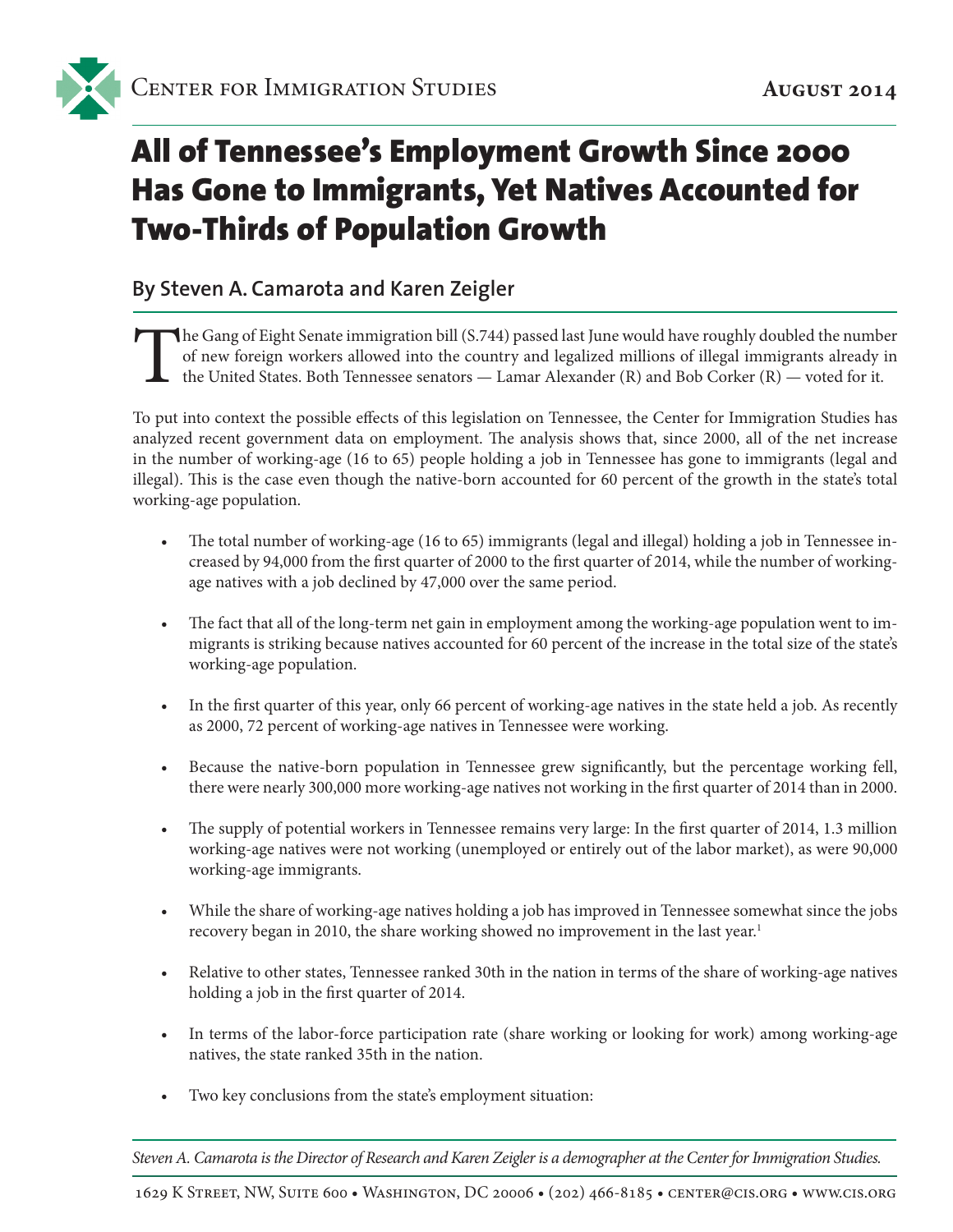#### **Center for Immigration Studies**

- The long-term decline in the employment for natives in Tennessee and the enormous number of working-age natives not working clearly indicates that there is no general labor shortage in the state. So it is very difficult to justify the large increases in foreign workers (skilled and unskilled) allowed into the country through a bill like S.744 that many of the state's politicians support.
- Tennessee's working-age immigrant population grew 176 percent from 2000 to 2014, one of the highest of any state in the nation. Yet the number of natives working in 2014 was actually lower than in 2000. This undermines the argument that immigration increases job opportunities for natives.

### **Data Source**

This analysis is based on the "household survey" collected by the government. The survey, officially known as the Current Population Survey (CPS), is the nation's primary source of information on the labor market.<sup>2</sup> Many jobs are created and lost each quarter and many workers change jobs as well. But the number of people employed reflects the net effect of these changes. We focus on the first quarter of each year 2000 to 2014 in this analysis because comparing the same quarter over time controls for seasonality.

This analysis focuses on those 16 to 65 so that we can examine the labor force participation rate (share working or looking for work) and employment rate (share working) of native-born Americans.<sup>3</sup> Labor force participation and the employment rate are measures of labor force attachment that are less sensitive to the business cycle than is the often-cited unemployment rate. The unemployed are only those who report that they have looked for a job in the four weeks prior to the survey. Immigrants or the foreign-born (legal and illegal) are individuals who are not U.S. citizens at birth. Prior research indicates that almost half of immigrants in the CPS in Tennessee are in the country illegally.<sup>4</sup>

| Table 1. Employment Data (16 to 65) in<br>Tenn., 2000, 2007, 2014 (thousands)                                                                                                                                                                                                                                   |       |       |       |  |  |  |  |  |  |
|-----------------------------------------------------------------------------------------------------------------------------------------------------------------------------------------------------------------------------------------------------------------------------------------------------------------|-------|-------|-------|--|--|--|--|--|--|
|                                                                                                                                                                                                                                                                                                                 | 2000  | 2007  | 2014  |  |  |  |  |  |  |
| Natives Working                                                                                                                                                                                                                                                                                                 | 2,600 | 2,628 | 2,553 |  |  |  |  |  |  |
| Natives Unemployed                                                                                                                                                                                                                                                                                              | 113   | 152   | 171   |  |  |  |  |  |  |
| Natives Not in Labor Force                                                                                                                                                                                                                                                                                      | 920   | 927   | 1,161 |  |  |  |  |  |  |
| Native Employment Rate                                                                                                                                                                                                                                                                                          | 71.6% | 70.9% | 65.7% |  |  |  |  |  |  |
| Native Labor Force Participation                                                                                                                                                                                                                                                                                | 74.7% | 75.0% | 70.1% |  |  |  |  |  |  |
| <b>Immigrants Working</b>                                                                                                                                                                                                                                                                                       | 76    | 182   | 170   |  |  |  |  |  |  |
| <b>Immigrants Not Working</b>                                                                                                                                                                                                                                                                                   | 18    | 51    | 90    |  |  |  |  |  |  |
| <b>Source:</b> Public use files of the Current Population Survey from the first<br>quarters of 2000, 2007, and 2014.<br>Labor force participation is the share of the working-age (16 to 65) popula-<br>tion working or looking for work.<br>The employment rate is the share of the working-age holding a job. |       |       |       |  |  |  |  |  |  |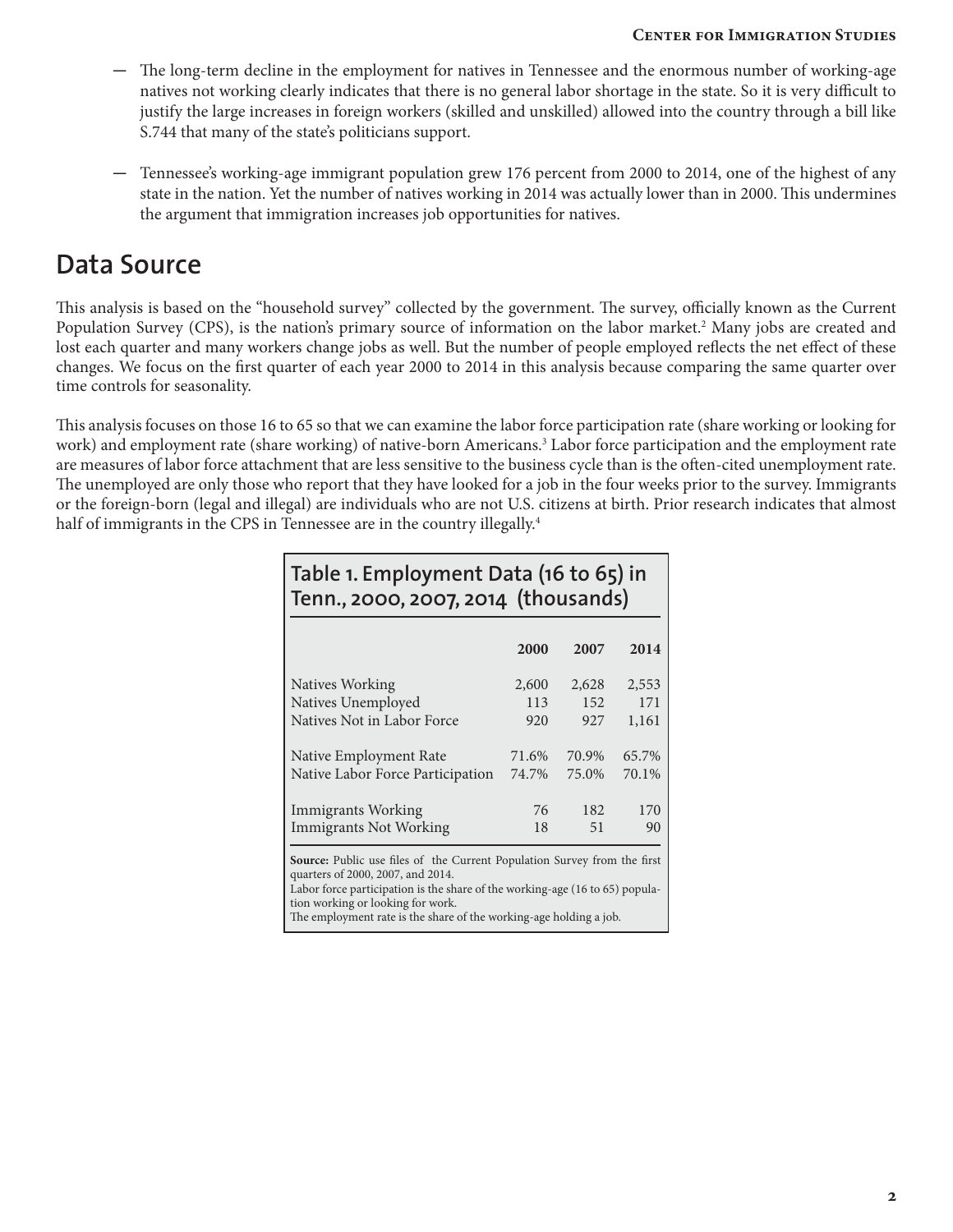#### **Table 2. State Employment Data for Natives (16 to 65) in 2000 and 2014**

| <b>State</b> | <b>Labor Force</b><br>Participation<br>in 2000 | <b>Labor Force</b><br>Participation<br>in 2014 | Rank in 2014<br><b>Labor Force</b><br>Participation | Employment<br>Rate in 2000 | Employment<br>Rate in 2014 | <b>Rank</b> in<br>Rate | 2014 Native Employment<br><b>Employment Growth 2000-</b><br>$2014*$ | Numerical<br>Rank<br>Employment<br>Growth | Percentage<br>Employment<br>Growth | Percentage<br>Rank<br>Employment<br>Growth |
|--------------|------------------------------------------------|------------------------------------------------|-----------------------------------------------------|----------------------------|----------------------------|------------------------|---------------------------------------------------------------------|-------------------------------------------|------------------------------------|--------------------------------------------|
| Neb.         | 84.6%                                          | 82.2%                                          | $\mathbf{1}$                                        | 82%                        | 79%                        | $\mathbf{1}$           | 43                                                                  | 23                                        | 4.9%                               | 22                                         |
| Iowa         | 83.9%                                          | 81.9%                                          | $\sqrt{2}$                                          | 81%                        | 77%                        | $\mathfrak{Z}$         | 66                                                                  | 18                                        | 4.5%                               | 24                                         |
| Minn.        | 84.6%                                          | 80.5%                                          | $\mathfrak{Z}$                                      | 81%                        | 76%                        | 5                      | 134                                                                 | 13                                        | 5.2%                               | 19                                         |
| S.D.         | 84.1%                                          | 80.5%                                          | $\,4$                                               | 82%                        | 77%                        | $\overline{4}$         | 19                                                                  | 30                                        | 5.1%                               | $21\,$                                     |
| N.D.         | 83.1%                                          | 80.3%                                          | $\mathbf 5$                                         | 79%                        | 78%                        | $\overline{c}$         | 69                                                                  | 17                                        | 22.3%                              | 3                                          |
| Wisc.        | 81.5%                                          | 78.7%                                          | 6                                                   | 78%                        | 73%                        | 10                     | (27)                                                                | 37                                        | $-1.0%$                            | 34                                         |
| N.H.         | 81.1%                                          | 78.7%                                          | $\boldsymbol{7}$                                    | 79%                        | 75%                        | $\boldsymbol{7}$       | 33                                                                  | 27                                        | 5.1%                               | 20                                         |
| Vt.          | 79.6%                                          | 78.2%                                          | $\,$ 8 $\,$                                         | 77%                        | 75%                        | 6                      | $\sqrt{4}$                                                          | 32                                        | 1.4%                               | 32                                         |
| Wyo.         | 77.7%                                          | 77.3%                                          | 9                                                   | 74%                        | 74%                        | $\,$ 8 $\,$            | 46                                                                  | 22                                        | 19.3%                              | 5                                          |
| Kan.         | 81.4%                                          | 77.1%                                          | 10                                                  | 78%                        | 73%                        | $\overline{9}$         | 47                                                                  | 20                                        | 3.6%                               | 27                                         |
| Mont.        | 79.3%                                          | 76.6%                                          | 11                                                  | 74%                        | 72%                        | 12                     | 27                                                                  | 29                                        | 6.4%                               | 17                                         |
| Utah<br>R.I. | 77.3%<br>80.1%                                 | 76.5%<br>75.6%                                 | 12<br>13                                            | 75%<br>76%                 | 73%<br>68%                 | 11<br>19               | 26<br>(12)                                                          | $\overline{9}$<br>33                      | 24.4%<br>$-2.5%$                   | $\overline{2}$<br>39                       |
| Conn.        | 81.9%                                          | 75.5%                                          | 14                                                  | 80%                        | 70%                        | 15                     | (52)                                                                | 42                                        | $-3.1%$                            | 42                                         |
| Colo.        | 81.2%                                          | 75.4%                                          | 15                                                  | 79%                        | 70%                        | 14                     | 274                                                                 | $\,8\,$                                   | 12.3%                              | 10                                         |
| Va.          | 77.7%                                          | 75.2%                                          | 16                                                  | 76%                        | 71%                        | 13                     | 457                                                                 | $\overline{4}$                            | 13.4%                              | 9                                          |
| Maine        | 80.4%                                          | 74.6%                                          | 17                                                  | 76%                        | 69%                        | 16                     | (19)                                                                | 35                                        | $-3.0%$                            | 41                                         |
| Ill.         | 79.1%                                          | 74.1%                                          | 18                                                  | 75%                        | 67%                        | 24                     | (335)                                                               | 49                                        | $-5.6%$                            | 46                                         |
| Ark.         | 76.1%                                          | 73.6%                                          | 19                                                  | 69%                        | 67%                        | 28                     | 31                                                                  | 28                                        | 11.0%                              | 11                                         |
| Pa.          | 76.0%                                          | 73.4%                                          | 20                                                  | 73%                        | 69%                        | 17                     | 93                                                                  | 15                                        | 1.7%                               | 31                                         |
| Mo.          | 81.1%                                          | 73.2%                                          | 21                                                  | 78%                        | 67%                        | 25                     | (171)                                                               | 47                                        | $-6.2%$                            | 48                                         |
| Mass.        | 78.3%                                          | 72.9%                                          | 22                                                  | 76%                        | 69%                        | 18                     | (42)                                                                | 40                                        | $-1.3%$                            | 37                                         |
| Md.          | 79.8%                                          | 72.4%                                          | 23                                                  | 77%                        | 68%                        | 22                     | 121                                                                 | 14                                        | 4.6%                               | 23                                         |
| Ind.         | 77.9%                                          | 72.4%                                          | 24                                                  | 75%                        | 68%                        | 23                     | (31)                                                                | 39                                        | $-1.1%$                            | 35                                         |
| Texas        | 77.3%                                          | 72.2%                                          | 25                                                  | 74%                        | 68%                        | 20                     | 2,088                                                               | $\mathbf{1}$                              | 21.5%                              | $\overline{4}$                             |
| Wash.        | 76.8%                                          | 71.8%                                          | 26                                                  | 72%                        | 67%                        | 29                     | 242                                                                 | 11                                        | 8.5%                               | 13                                         |
| Hawaii       | 78.8%                                          | 71.6%                                          | 27                                                  | 75%                        | 68%                        | 21                     | 39                                                                  | 24                                        | 7.0%                               | 16                                         |
| Ohio         | 77.1%                                          | 71.5%                                          | 28                                                  | 73%                        | 67%                        | 27                     | (326)                                                               | 48                                        | $-6.1%$                            | 47                                         |
| Idaho        | 78.3%                                          | 71.1%                                          | 29                                                  | 74%                        | 67%                        | 26                     | 89                                                                  | 16                                        | 15.0%                              | 8                                          |
| Nev.<br>Ore. | 76.2%<br>79.2%                                 | 71.1%<br>70.9%                                 | 30<br>31                                            | 73%<br>75%                 | 64%<br>65%                 | 41<br>34               | 256<br>(44)                                                         | 10<br>41                                  | 26.9%<br>$-2.6%$                   | 1<br>40                                    |
| Mich.        | 78.7%                                          | 70.6%                                          | 32                                                  | 76%                        | 65%                        | 33                     | (688)                                                               | 50                                        | $-14.1%$                           | 50                                         |
| N.J.         | 77.4%                                          | 70.2%                                          | 33                                                  | 74%                        | 64%                        | 36                     | (157)                                                               | 46                                        | $-3.9%$                            | 43                                         |
| Fla.         | 75.6%                                          | 70.2%                                          | 34                                                  | 73%                        | 65%                        | 31                     | 1,207                                                               | $\overline{2}$                            | 16.8%                              | 6                                          |
| Tenn.        | 74.7%                                          | 70.1%                                          | 35                                                  | 72%                        | 66%                        | 30                     | 47                                                                  | 21                                        | 1.8%                               | 30                                         |
| Ga.          | 76.7%                                          | 69.2%                                          | 36                                                  | 74%                        | 64%                        | 38                     | 329                                                                 | 6                                         | 8.5%                               | 14                                         |
| N.C.         | 77.1%                                          | 69.1%                                          | 37                                                  | 74%                        | 64%                        | 37                     | 282                                                                 | $\sqrt{2}$                                | 7.3%                               | 15                                         |
| N.Y.         | 73.6%                                          | 69.0%                                          | 38                                                  | 70%                        | 64%                        | 42                     | (109)                                                               | 44                                        | $-1.3%$                            | 36                                         |
| Del.         | 78.4%                                          | 68.9%                                          | 39                                                  | 75%                        | 64%                        | 35                     | 10                                                                  | 31                                        | 2.6%                               | 28                                         |
| Okla.        | 73.3%                                          | 68.9%                                          | 40                                                  | 71%                        | 65%                        | 32                     | 59                                                                  | 19                                        | 3.9%                               | 26                                         |
| Ky.          | 73.0%                                          | 68.8%                                          | 41                                                  | 69%                        | 63%                        | 44                     | (17)                                                                | 34                                        | $-0.9%$                            | 33                                         |
| Calif.       | 76.0%                                          | 68.7%                                          | 42                                                  | $72\%$                     | 62%                        | $\rm 45$               | 818                                                                 | $\mathfrak{Z}$                            | 5.3%                               | $18\,$                                     |
| Ariz.        | 76.0%                                          | 68.7%                                          | 43                                                  | 73%                        | 63%                        | 43                     | 369                                                                 | 5                                         | 15.8%                              | $\overline{7}$                             |
| N.M.         | 74.6%                                          | 68.3%                                          | 44                                                  | 71%                        | 62%                        | 46                     | 33                                                                  | 26                                        | 4.1%                               | $25\,$                                     |
| S.C.         | 72.0%                                          | 68.1%<br>67.9%                                 | 45                                                  | 69%                        | 64%                        | 40                     | 184                                                                 | 12                                        | 10.4%                              | 12<br>45                                   |
| Ala.<br>La.  | 73.7%<br>69.7%                                 | 67.4%                                          | 46<br>47                                            | 70%<br>66%                 | 62%<br>64%                 | 47<br>39               | (87)<br>38                                                          | 43<br>25                                  | $-4.3%$<br>2.1%                    | 29                                         |
| Ark.         | 73.9%                                          | 65.8%                                          | 48                                                  | 69%                        | 61%                        | 48                     | (26)                                                                | 36                                        | $-2.2%$                            | 38                                         |
| W.Va.        | 66.7%                                          | 63.1%                                          | 49                                                  | 62%                        | 58%                        | 49                     | (29)                                                                | 38                                        | $-4.0\%$                           | 44                                         |
| Miss.        | 73.7%                                          | 61.0%                                          | 50                                                  | 69%                        | 56%                        | 50                     | (132)                                                               | 45                                        | $-11.0%$                           | 49                                         |
| <b>Total</b> | 77.1%                                          | 71.5%                                          |                                                     | 73.7%                      | 66.4%                      |                        | 5,573                                                               |                                           | 4.2%                               |                                            |

**Source:** Public-use files of the Current Population Survey from the first quarters of 2000, 2007, and 2014.

Labor force participation is the share of the working-age (16 to 65) population working or looking for work.

The employment rate is the share of the working-age holding a job.

\*Measures the net increase in the number (in thousands) of immigrants and natives (16 to 65) in the state holding a job from the first quarter of 2000 to the first quarter of 2014.